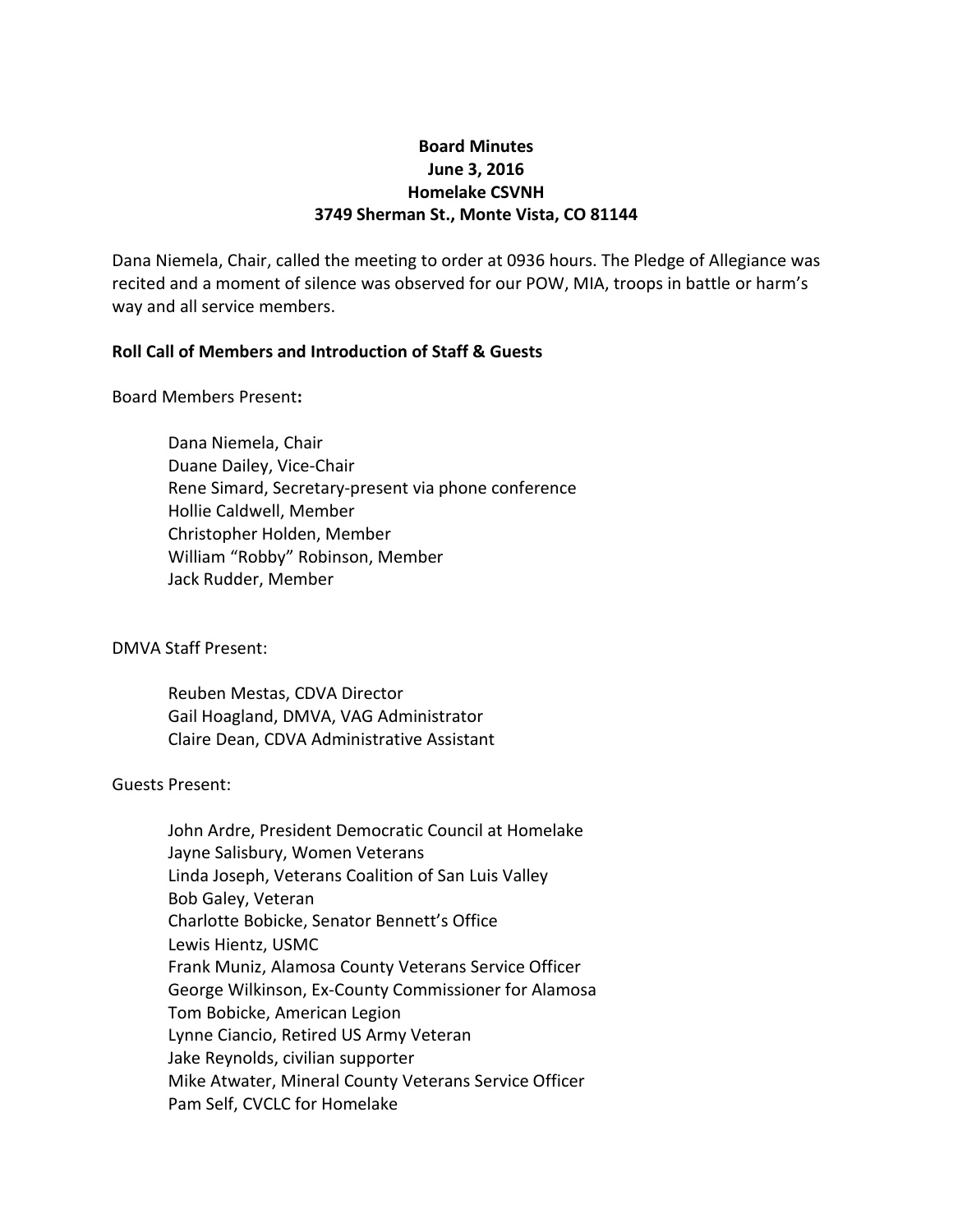Bert Dorosy, Homelake resident Theresa Rudder, Jack's wife Orlando Gallardo, Conejos County Veterans Service Officer Jim Sheeran, Saguache County Veterans Service Officer Larry Crowder, State Senator Mary Ann Sheeran, Saguache County VSO Assistant Aaron Tremain, via phone conference

#### **Approval of Minutes from May**

Unanimously accepted

#### **Community Discussion**

Ms. Niemela briefly explained the role of the Board, thanked Homelake for hosting the meeting and then introduced Pam Self with Homelake CSVNH. Through the Veterans Trust Fund, Homelake is able to provide aromatherapy and massage. Several massage chairs have been purchased as well and new, adjustable dining room furniture for the dining room renovation will be purchased with the new (FY 16-17) grant. On their additional wish list is tracking equipment for small items like hearing aids and dentures, items frequently lost or misplaced by those with dementia. The starting price for such equipment is \$10,000.

Mr. Rudder introduced Linda Joseph and Jayne Salisbury with the Veterans Coalition. Six counties in the San Luis Valley work with their County Commissioners to provide a variety of community services like keeping local clinics staffed. The Coalition holds quarterly meetings, to keep the community involved in veterans' topics. Saguache County tax pays for community projects. Strategic planning support was provided by the American Legion. They were selected at the beginning of the year to be a community partner with the Office of Rural Health VA project. With funding of \$70k, the Coalition created a suicide prevention model: Applied Suicide Intervention Skills Training (ASIST) which has partnered up with Adams State University to train area VSOs and emergency responders. Table top exercises were implemented with various scenarios so that they could troubleshoot any weaknesses that were found. Veteran farmer programs are also in demand. A film will be shown called Ground Operations that addresses training and resources for the program. The next quarterly meeting will be held June 24.

Jayne Salisbury with Women Veterans stated that it is difficult to identify female veterans in the valley and that many are not taking advantage of benefits. Efforts have also been made to work with area museums to get the word out about their organization. Ms. Niemela offered to help the organization network with other Women Veterans groups and thanked them for all they do with suicide prevention.

Senator Crowder stated that a domiciliary is needed in the Denver area. Fort Logan received allocated land for their expansion. Senator Crowder is looking to expedite Service Dog training. Military disabled with a military rating of 100% permanent and total are now eligible for the Property Tax Exemption that was previously only offered to Veterans with a 100% permanent and total VA rating. The Fort Lyons facility is a model for homeless rehabilitation. Senator Crowder requested a letter of support from the Board for VA Secretary Bob McDonald.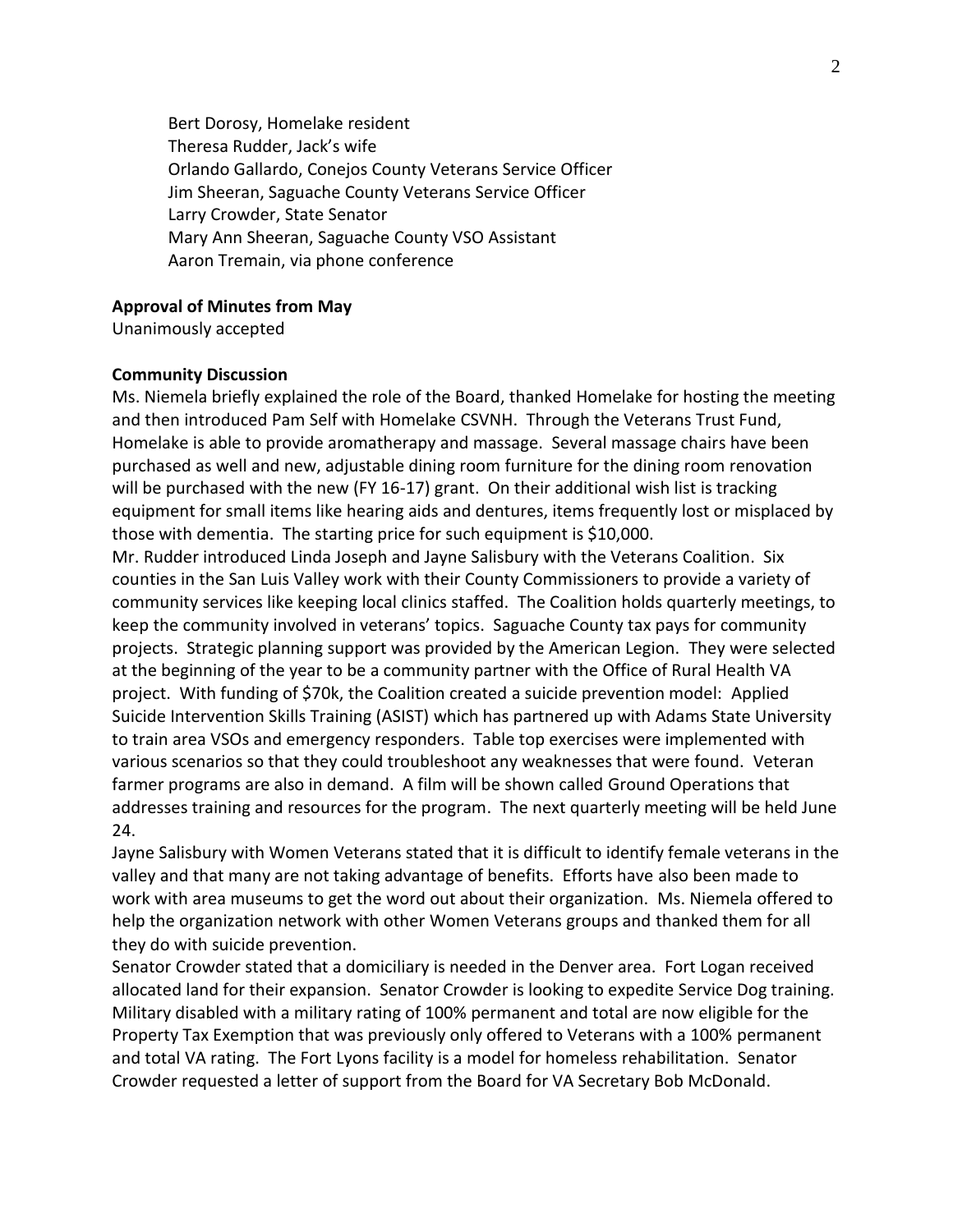Mr. Robinson inquired about the Tobacco Tax Referendum. Senator Crowder stated that he would not support additional taxes.

The Board was invited to tour the cemetery at Homelake.

Mr. Dailey asked where the money came from for the suicide prevention program.

Ms. Caldwell referred Jayne Salisbury to Gail Hoagland to assist them with their grant proposals.

Frank Muniz thanked Gail for her help in obtaining a VTF grant. Currently, the area has four volunteer drivers for veterans. The Choice Program is helping some. Mr. Robinson addressed Mr. Muniz's issue of more funding for volunteer drivers stating that the State is very limited and can only offer authorized per diem. Ms. Caldwell mentioned that utilizing the younger, techsavvy veterans might help in getting transportation needs met.

Charlotte Bobicke with Senator Bennett's office spoke of additional funding for County Service Officers and the Choice Program.

Aaron Tremain added that he would like more publicity for the State Veterans Community Living Centers.

A local small business owner shared his experience of homeless veterans searching for food in the trash containers at his car wash. He also shared a story about a Vietnam Veteran that he recently met.

Bob Galey, a pastor new to the area, said that there needs to be a ministry alliance in the region and the churches might be able to help Mr. Muniz with volunteer drivers.

Orlando Gallardo thanked everyone for their support and encouraged state representatives to attend more community meetings.

Mr. Dailey asked Senator Crowder about House bill 16-11-97, allowing veterans to transfer their experience into school credits and certifications.

Senator Crowder asked how much Veterans Assistance Grant money is not being used. Ms. Hoagland replied that \$50k has not been allocated and then explained both the application process and the deadlines.

# *Let the record show that here the Board recessed at 11:03am, and resumed to labor at 11:22am.*

Reuben Mestas: Mr. Mestas proposed training the Board in August on the grant programs and the sunset review. He indicated that the cemetery at Homelake is part of Homelake and therefore is not funded by his Division, but he will make every effort to assist them. Additional funding for the Homelake cemetery will need to be addressed in the Annual Governor's Report. Mr. Mestas requested funding for the new office conference room come from money that a grantee turned back. Mr. Dailey inquired about the future Strategic Planner and whether or not the Division's training would coincide with that training. Mr. Robinson moved that the Board approve the transfer of funds from the grant funds returned by a grantee to the Division for the conference room. Mr. Dailey seconded the motion. Ms. Niemela requested a list of items needed for the conference room. The motion passed with a unanimous vote.

Gail Hoagland: Ms. Hoagland notified the Board that the Homeless Stand-Down in Durango is scheduled for October 5 and 6. All Board members will receive a request in July to update their